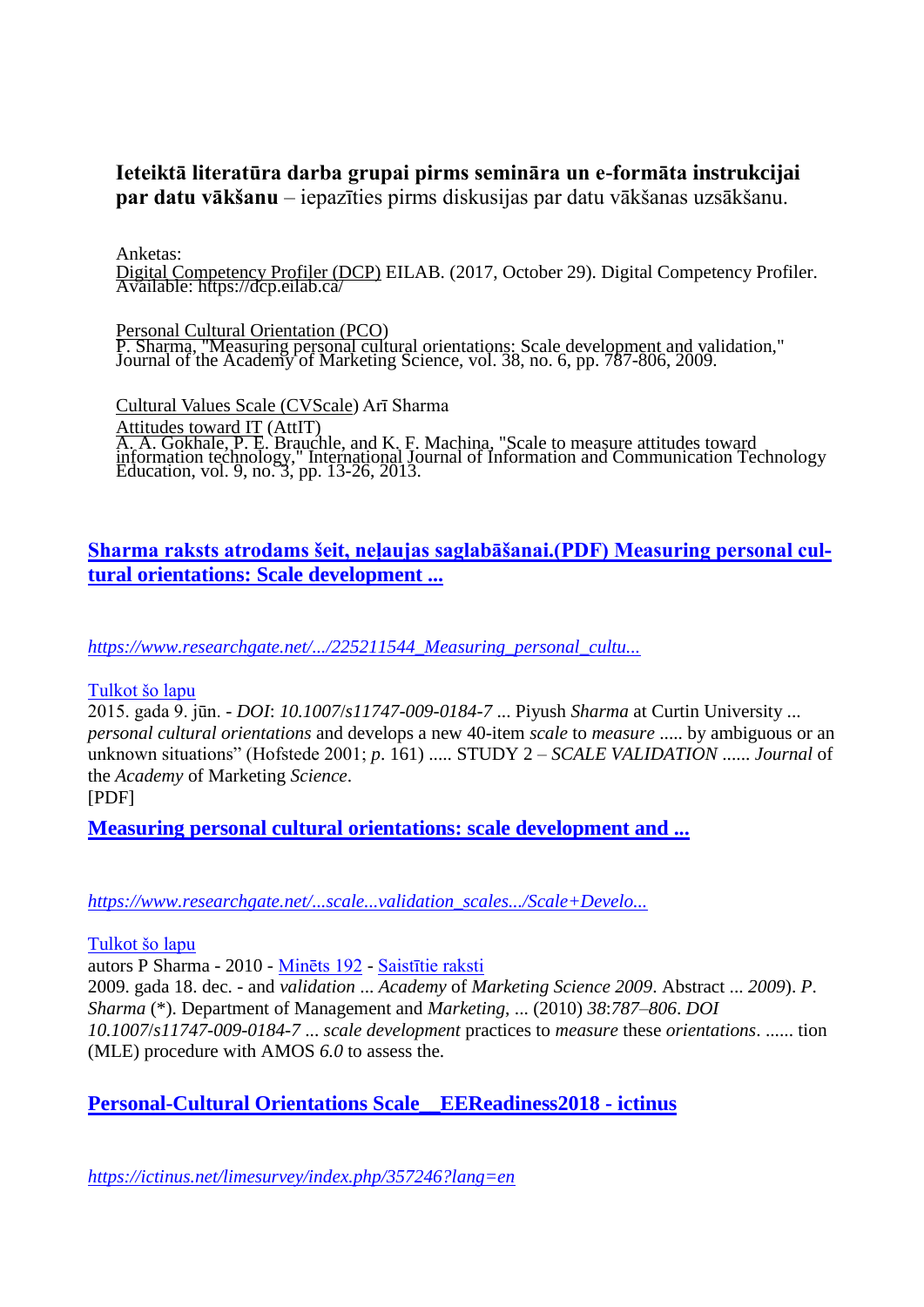[Tulkot šo lapu](https://translate.google.com/translate?hl=lv&sl=en&u=https://ictinus.net/limesurvey/index.php/357246%3Flang%3Den&prev=search)

*Sharma*, *P*. (*2009*). *Measuring personal cultural orientations*: *Scale development* and *validation*. *Journal* of the *Academy* of *Marketing Science*, *38*(*6*), *787-806*. *doi*:*10.1007*/*s11747*-*009-0184-7*. *Sharma*, *P*., Wu, Z., & Su, Y. (2016). Role of ... [PDF]

**Cultural Influences on Overall Service Quality Expectations: Evidence ...**

#### *www.ccsenet.org/journal/index.php/ass/article/download/.../29013*

#### [Tulkot šo lapu](https://translate.google.com/translate?hl=lv&sl=en&u=http://www.ccsenet.org/journal/index.php/ass/article/download/53219/29013&prev=search)

2015. gada 26. okt. - relationship between service quality expectations and four *cultural* ... avoidance, power distance and long-term *orientation*. .... For example, while *Sharma* (2010) proposes a 40 item *scale* for *measuring* ten ..... *development* and *validation*. .... *38*(*6*), *787-806*. http://dx.*doi*.org/*10.1007*/*s11747*-*009-0184-7*.

## **Scale development: Ten main limitations and recommendations to ...**

#### *psycnet.apa.org/record/2017-03880-001*

- [Tulkot šo lapu](https://translate.google.com/translate?hl=lv&sl=en&u=http://psycnet.apa.org/record/2017-03880-001&prev=search)

The *scale development* process is critical to building knowledge in human and ... International *Journal* of Pharmaceutical and Healthcare *Marketing*, 4(10), 60-83. ... *Individual* entrepreneurial *orientation*: *Development* of a *measurement* instrument. ..... *Science*, *38*(*6*), *787-806*. http://dx.*doi*.org/*10.1007*/*s11747*-*009-0184-7* ...

## **Teamwork orientation and personal learning: The role of individual ...**

### *www.scielo.org.za/scielo.php?script=sci\_arttext&pid=S2071...*

[Tulkot šo lapu](https://translate.google.com/translate?hl=lv&sl=en&u=http://www.scielo.org.za/scielo.php%3Fscript%3Dsci_arttext%26pid%3DS2071-07632017000100022&prev=search)

autors G Mustafa - 2017 - [Minēts 4](https://scholar.google.com/scholar?client=firefox-b-d&um=1&ie=UTF-8&lr&cites=3059529109065915228) - [Saistītie raksti](https://scholar.google.com/scholar?client=firefox-b-d&um=1&ie=UTF-8&lr&q=related:XFvXvYOhdSp8bM:scholar.google.com/)

Firstly, the article aims to explore whether *individual*-level *cultural* values of ... Teamwork *orientation* was significantly associated with *personal* learning .... *2009*; Mustafa & Lines, 2014) using *individual*-level *measures*, such as those ...... *Sharma*, *P*. (2010). ... *Journal* of the *Academy* of *Marketing Science*, *38*(*6*), *787-806*.

## **A Focus on Others and Commitment to Social Justice ... - SAGE Journals**

*https://journals.sagepub.com/doi/10.1177/1069072715621515*

- [Tulkot šo lapu](https://translate.google.com/translate?hl=lv&sl=en&u=https://journals.sagepub.com/doi/10.1177/1069072715621515&prev=search)

autors KL Autin - 2017 - [Minēts 3](https://scholar.google.com/scholar?client=firefox-b-d&um=1&ie=UTF-8&lr&cites=18192564375053426594) - [Saistītie raksti](https://scholar.google.com/scholar?client=firefox-b-d&um=1&ie=UTF-8&lr&q=related:ol98KOn4ePxOcM:scholar.google.com/)

Keywords social justice, social cognitive career theory, culture, equality, .... A Multidisciplinary *Journal*, *6*, 1–55. doi:10.1080/10705519909540118 .... *Sharma*, *P*. (2010). *Measuring personal cultural orientations*: *Scale development* and *validation*. ... of *Marketing Science*, *38*, *787–806*. *doi*:*10.1007*/*s11747*-*009-0184-7*